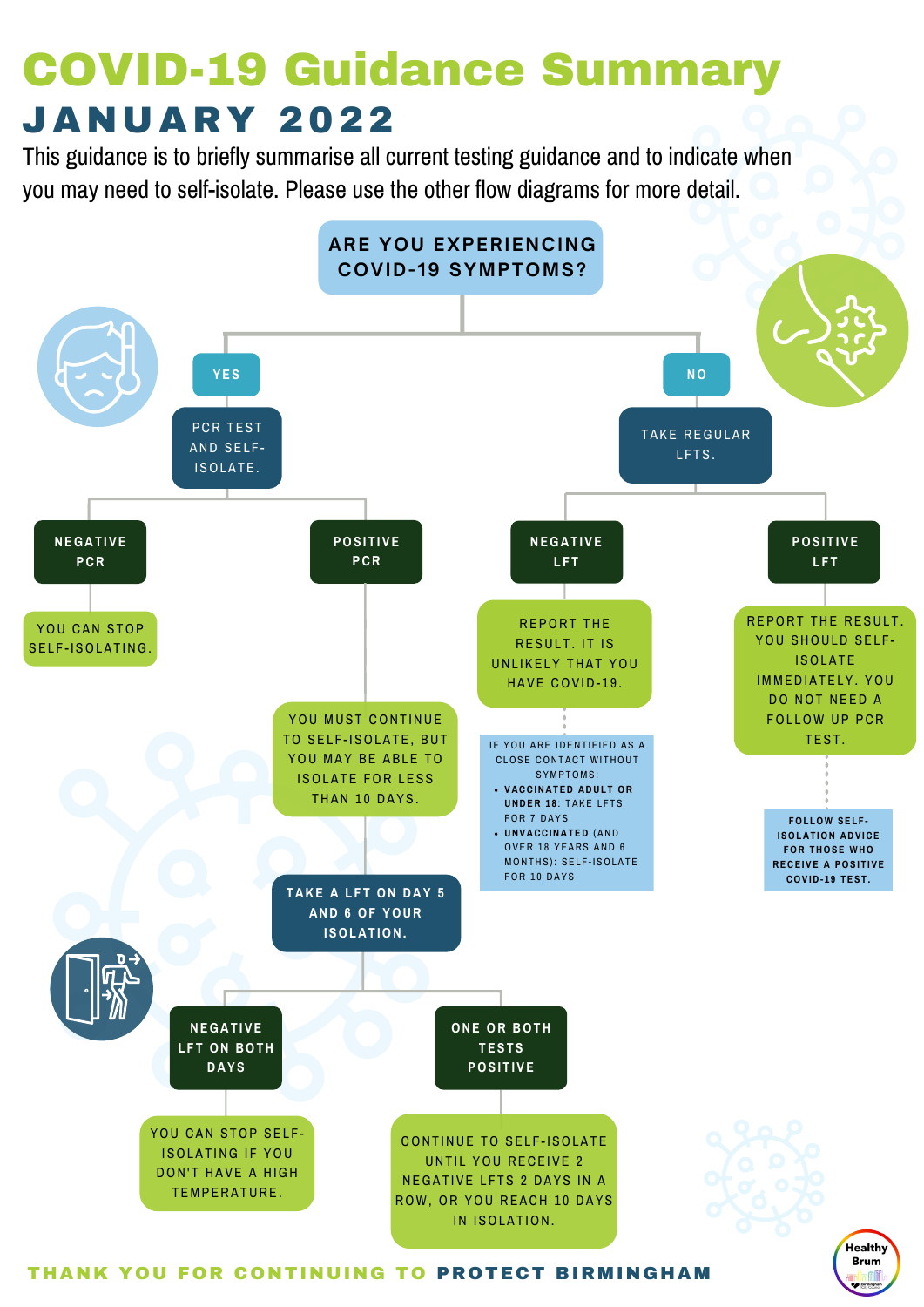

O YOU CAN READ MORE ABOUT TESTING GUIDANCE ON THE NHS WEBSITE BY SCANNING THE QR CODE

 $\blacksquare$ 

ORDER YOUR RAPID LATERAL FLOW TESTS (LFTS) BY SCANNING THE QR CODE

THANK YOU FOR CONTINUING TO PROTECT BIRMINGHAM



**RECEIVE A POSITIVE COV ID- 1 9 T E S T .**

This guidance is to briefly summarise all current testing guidance for people over 18 years and 6 months.

## COVID-19 Testing Guidance JA N U ARY 2022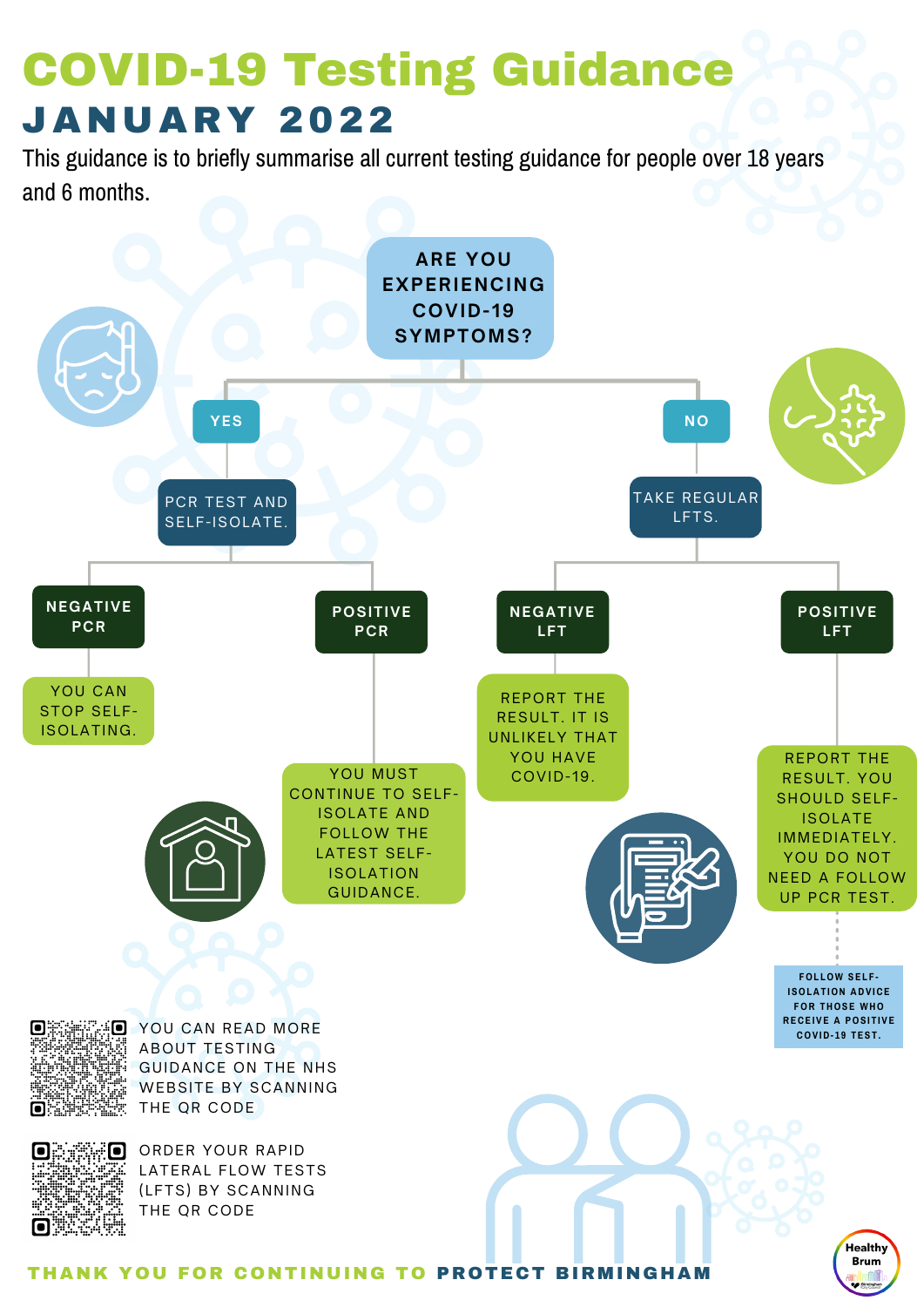

This guidance is to briefly summarise all current close-contact guidance for people over

18 years and 6 months.

## COVID-19 Close Contact Guidance JA N U ARY 2022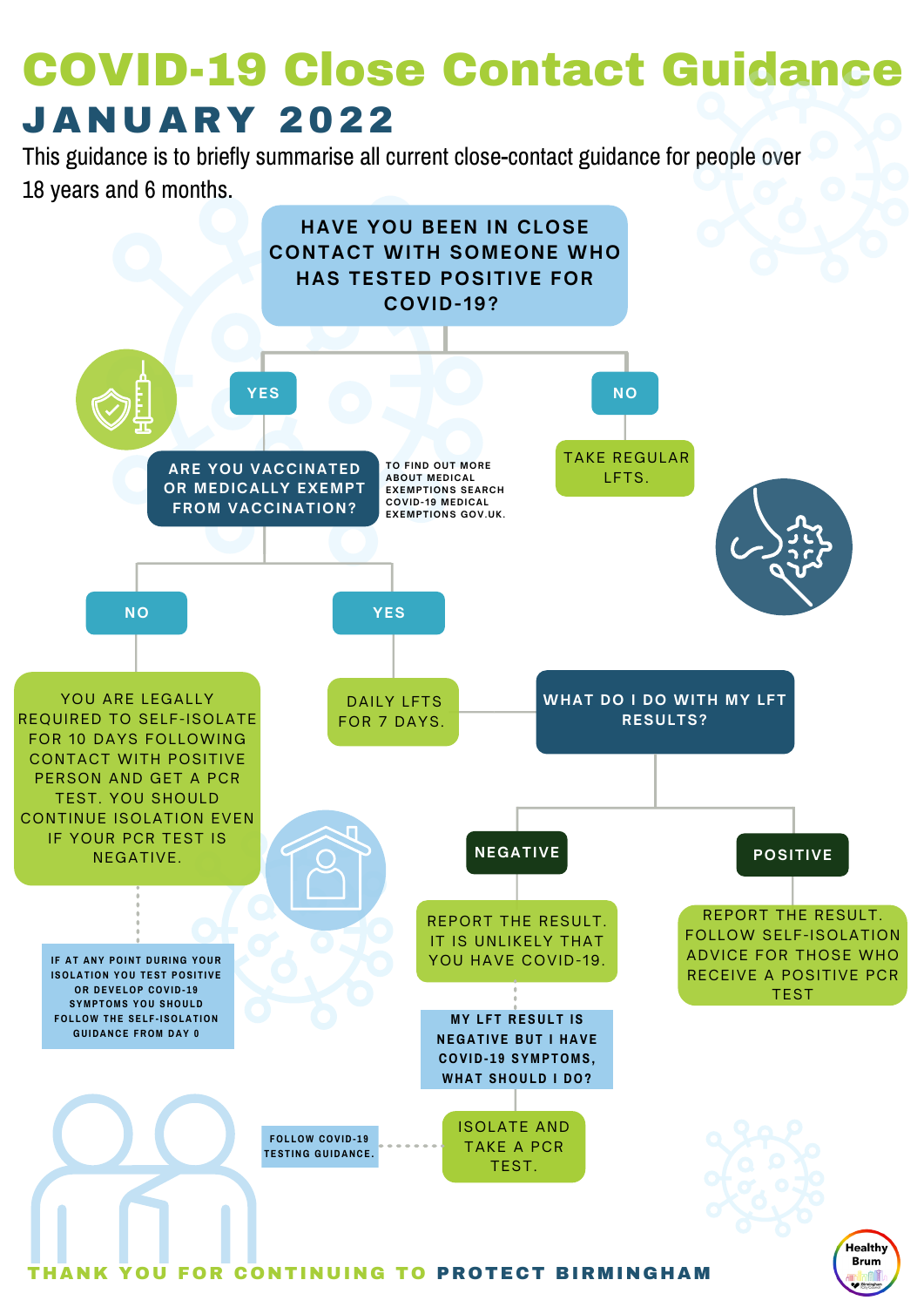# COVID-19 Self-Isolation Guidance FR OM 17T H JA N U ARY 2022

This guidance is for anyone who has symptoms of COVID-19 or has received a positive LFT or PCR test result. The guidance listed below is the same for all regardless of age or vaccination status.



This new guidance means that if you **test negative on day 5 and the morning of day 6**, you can return to your education or work setting immediately on day 6.

\*If you have a high temperature after the 10 days, or are feeling unwell, keep self-isolating and seek medical advice.

#### THANK YOU FOR CONTINUING TO PROTECT BIRMINGHAM

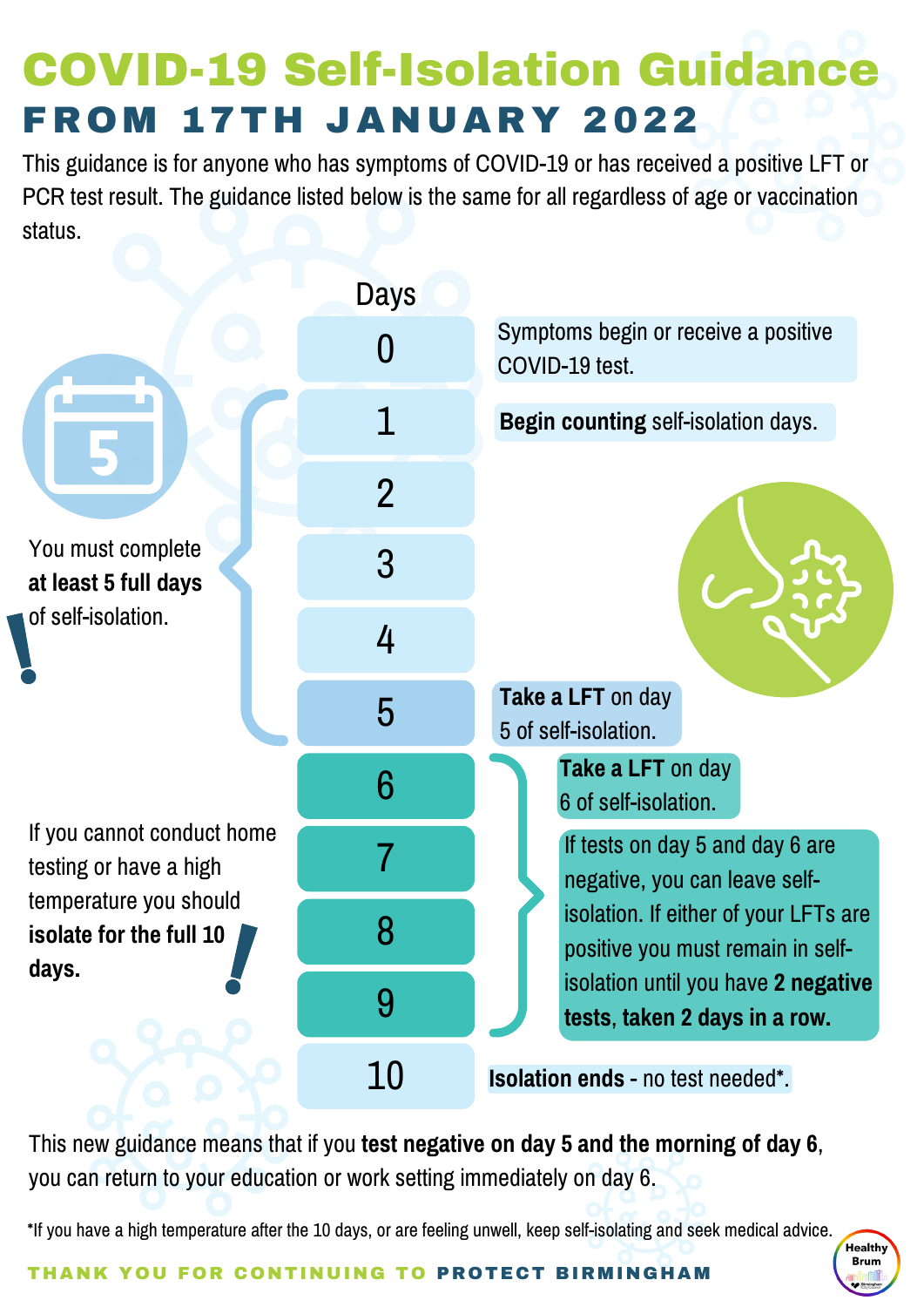

#### THANK YOU FOR CONTINUING TO PROTECT BIRMINGHAM

### **JANUARY 2022** COVID-19 Guidance Summary - Under 18s

This guidance is to briefly summarise all current guidance for people aged between **5 and 18 years and 6 months**. Please use the other flow diagrams for more detail.